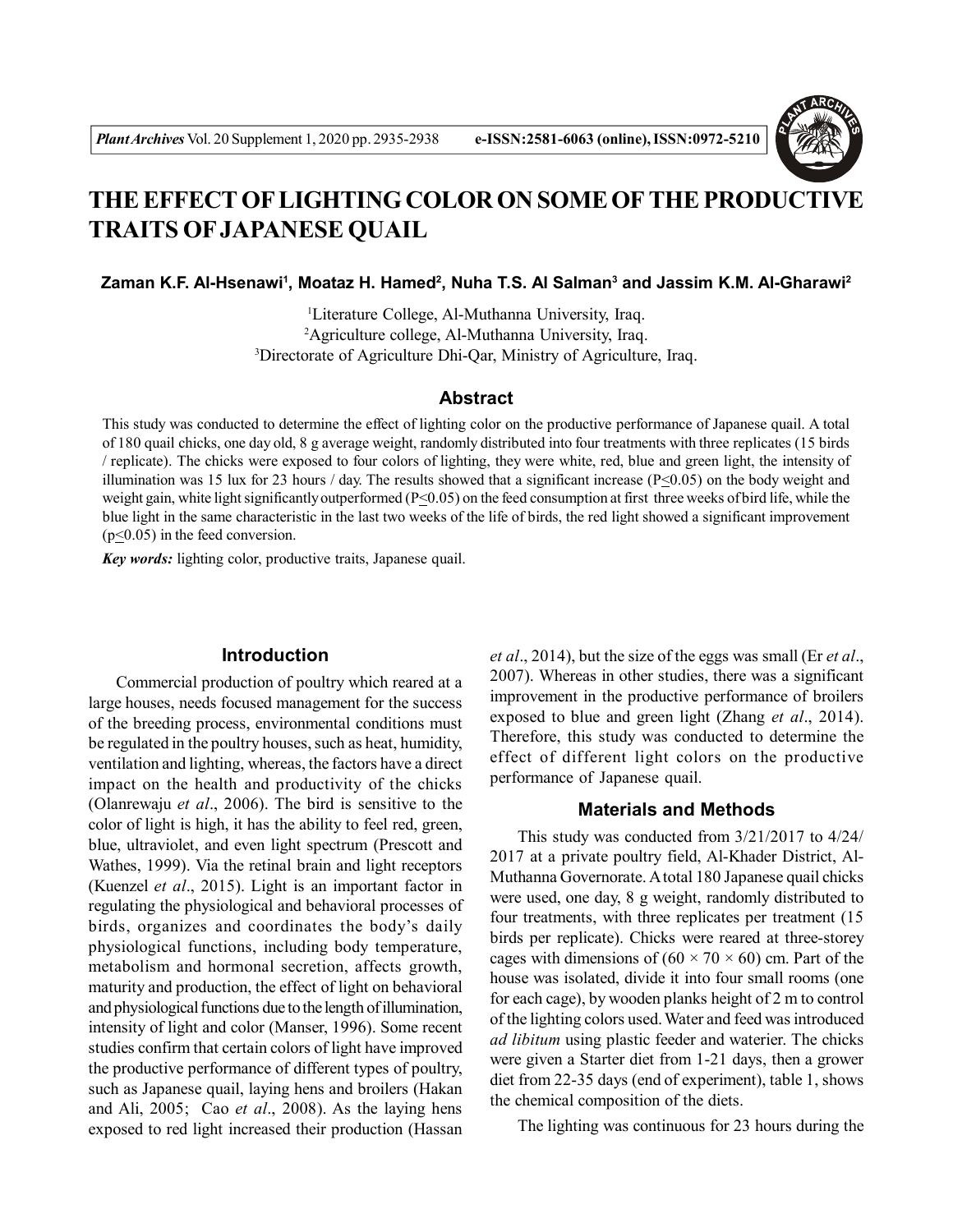|                               | <b>Starter diet</b> | <b>Grower diet</b>     |  |  |  |
|-------------------------------|---------------------|------------------------|--|--|--|
| <b>Items</b>                  | $(1-21)$ day)       | $(22-35 \text{ days})$ |  |  |  |
| Maize                         | 41.8                | 41.55                  |  |  |  |
| Wheat                         | 25                  | 25                     |  |  |  |
| Soybean meal                  | 32                  | 30.7                   |  |  |  |
| limestone                     | 0.25                | 0.5                    |  |  |  |
| salt                          | 0.25                | 0.25                   |  |  |  |
| oil                           | 0.7                 | $\overline{2}$         |  |  |  |
| total                         | 100%                | 100%                   |  |  |  |
| <b>Chemical analysis</b>      |                     |                        |  |  |  |
| Protein $(\% )$               | 21.10               | 20.48                  |  |  |  |
| Energy (kilo calorie/kg diet) | 3080.7              | 3164.5                 |  |  |  |
| Lysine $(\% )$                | 1.31                | 0.97                   |  |  |  |
| Methionine (%)                | 0.50                | 0.55                   |  |  |  |
| Methionine+ Cysteine (%)      | 0.68                | 0.55                   |  |  |  |
| Calcium $(\% )$               | 0.81                | 2.49                   |  |  |  |
| Phosphorus $(\% )$            | 0.43                | 0.32                   |  |  |  |

**Table 1:** The composition of the diets used and chemical analysis during the starter and grower periods.

Diet provided form Al-Fayyad feed factory.

trial period and the intensity of the lighting was 15 lux. As for the experiment treatments they were: The first treatment (control) was presented to the normal lamp in white. While the second, third and fourth treatments were red, blue and green colors, respectively. Body weight, weight gain and feed conversion were calculated according to Al-Zubaidi, (1986), the feed consumption was calculated according to Naji, (2006).

A Complete Random Design (CRD) were used, the significant differences between the averages were compared with Duncan Multiple ranges test (1955), the SAS program (SAS, 2001) was used in statistical analysis.

### **Results and Discussions**

Table 2 and indicate that there were no significant differences in the rate of body weights and weight gain for all lighting color at the first week of birds life, at the second week, no significant differences among red, blue and green light and among white, red and blue light, at the last three weeks of life, there was a significant increase

**Table 2:** Effect of lighting color on weekly body weight (g) of Japanese quail (Mean± standard error).

| <b>Lighting</b> | Age (week)       |        |                                                                                                                              |        |   |  |  |
|-----------------|------------------|--------|------------------------------------------------------------------------------------------------------------------------------|--------|---|--|--|
| color           |                  | 2      |                                                                                                                              | 4      |   |  |  |
| White           | $0.22\pm 29.36$  |        | $0.55\pm54.83 \text{ b}$   $0.96\pm92.02 \text{ c}$  1.12 $\pm$ 138.14 c  2.03 $\pm$ 178.06 c                                |        |   |  |  |
| Red             | $0.27 \pm 28.24$ |        | $0.62\pm57.54$ ab $\left  0.89\pm98.54 \text{ b} \right $ $1.29\pm147.76 \text{ b}$ $\left  2.40\pm191.83 \text{ b} \right $ |        |   |  |  |
| <b>B</b> lue    | $1017 \pm 2750$  |        | $0.54\pm56.35$ ab $0.88\pm101.30$ b $1.35\pm158.07$ b $1.84\pm199.89$ b                                                      |        |   |  |  |
| Green           | $0.20 \pm 29.26$ |        | $0.53\pm64.55$ a $\vert 0.90\pm110.78$ a $\vert 1.20\pm174.07$ a $\vert 1.76\pm223.04$ a                                     |        |   |  |  |
| Sig.            | N.S              | $\ast$ | $\ast$                                                                                                                       | $\ast$ | * |  |  |

N.S Non-significant differences. Different letters between the averages of the treatments mean that there were significant differences.

 $(P \le 0.05)$  in the average live weight in green light treatment, and there were no significant differences between red and blue light, which was a significantly increased ( $P \le 0.05$ ) compared with white lighting.

The significant increase in the average body weight and weight gain of the treatments in which the green and blue lights were used, may be the photoreceptors in the hypothalamus region feel directly with blue and green light (Liu *et al*., 2010), as the green light stimulates early growth and blue light on late growth, it has the ability to stimulate the secretion of testosterone and increase muscle growth and thus increase body weight (El-Husseiny *et al*., 2000), agreed with Cao *et al*., (2008) note that the broilers raised under the influence of blue and green lights improved the growth rate, which was reflected in the body weight.

Table 4, showed that a significant difference  $(P \le 0.05)$ in the white light compared to the rest of the light colors, the significant superiority continued at the second and third weeks, while there were no significant differences between the other light colors (red, blue and green), as for the last two weeks, the blue light was a significant increased  $(P<0.05)$  compare with the green light, which significantly outperformed  $(P \le 0.05)$  compare with white and red light.

These results were agreed with Senaratna *et al*., (2011), noted that the feed consumption were raised under the white light at the first three weeks compared to other the colors of light (red, green and blue), agreed with Rierson, (2011), which indicated that there was an increase in the amount of feed consumption for birds raised under the influence of white light compared to other light colors. The superiority of birds raised under the blue light in the fourth and fifth weeks of feed consumption is attributed to the fact that it makes birds quieter as they spend more time feeding (Prayitno and Omed, 1997).

Table 5, shows no significant differences between all lighting color at the first week of bird age, at the second

> week, the blue light showed a significant improvement ( $P \le 0.05$ ) on the food conversion factor compared to the rest of the light colors, while at the third week, the significant improvement was (P<0.05) in the red light, as for the last two weeks, the significant improvement was in the white light.

> From table 5, note that at the second week of birds life, the chickens reared under the blue light recorded the best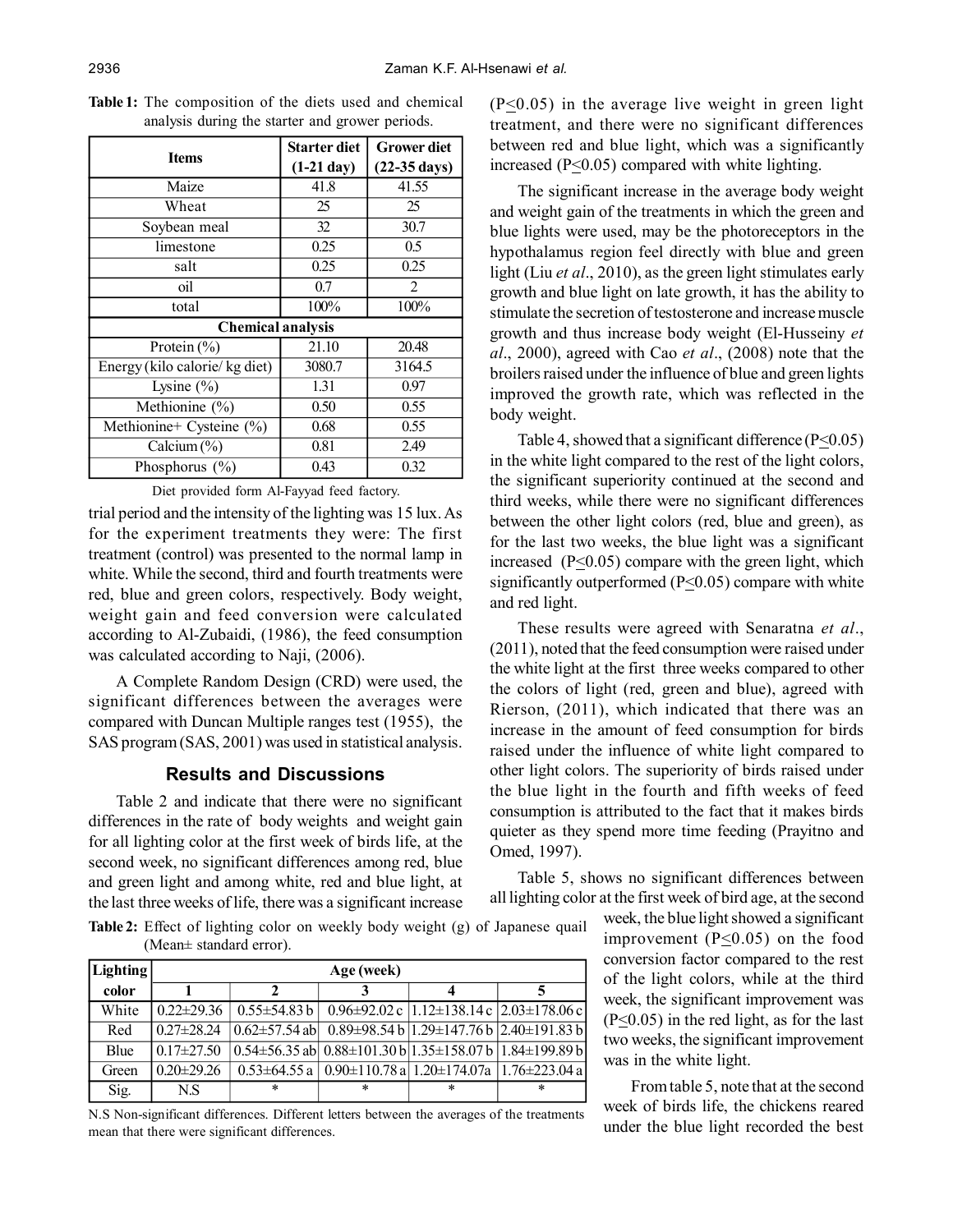| <b>Lighting color</b> | Age (week)       |                     |                     |                    |                    | <b>Total</b>        |
|-----------------------|------------------|---------------------|---------------------|--------------------|--------------------|---------------------|
|                       |                  |                     |                     |                    |                    |                     |
| White                 | $0.11 \pm 20.36$ | $0.30 \pm 28.57$ b  | $0.43 \pm 37.19$ c  | $0.54 \pm 46.12$ c | $0.41 \pm 39.92$ c | $0.23 \pm 169.06$ c |
| Red                   | $0.12 \pm 18.24$ | $0.29 \pm 29.93$ ab | $0.39 \pm 40.20$ bc | $0.48 \pm 51.21$ b | $0.36 \pm 43.07$ b | $0.26 \pm 182.65$ b |
| Blue                  | $0.16 \pm 18.50$ | $0.3 \pm 30.04$ ab  | $0.42 \pm 41.06$ b  | $0.47 \pm 52.47$ b | $0.36 \pm 43.82$ b | $0.29 \pm 185.89$ b |
| Green                 | $0.11 \pm 20.36$ | $0.26 \pm 34.19 a$  | $0.40 \pm 49.32 a$  | $0.44 \pm 60.41$ a | $0.33 \pm 49.76 a$ | $0.34 \pm 214.04 a$ |
| Sig.                  | N.S              |                     | *                   |                    | $\ast$             |                     |

**Table 3:** Effect of lighting color on weekly weight gain (g) of Japanese quail (Mean± standard error).

N.S Non-significant differences. Different letters between the averages of the treatments mean that there were significant differences.

**Table 4:** Effect of lighting color on weekly feed consumption (g) of Japanese quail (Mean± standard error).

| Lighting color | Age (week)         |                    |                    |                                                                                             |                                                           | <b>Total</b>                |
|----------------|--------------------|--------------------|--------------------|---------------------------------------------------------------------------------------------|-----------------------------------------------------------|-----------------------------|
|                |                    |                    |                    |                                                                                             |                                                           |                             |
| White          | $0.30 \pm 43.16 a$ | $0.66 \pm 75.31 a$ |                    | $0.84 \pm 108.50 \text{ a} \cdot 1.22 \pm 126.76 \text{ c} \cdot 1.23 \pm 128.76 \text{ c}$ |                                                           | $4.81 \pm 482.49 a$         |
| Red            | $0.40 \pm 35.42$ c | $0.65 \pm 65.25$ b | $0.83 \pm 92.06$ b |                                                                                             | $1.14 \pm 127.56$ c $1.18 \pm 129.49$ c                   | $5.03 \pm 449.78$ d         |
| Blue           | $0.36 \pm 34.60$ c | $0.72 \pm 63.71 b$ | $0.90 \pm 93.21$ b | $(0.96 \pm 140.59 a)$ 1.13 $\pm$ 143.90 a                                                   |                                                           | $4.46 \pm 476.01 \text{ h}$ |
| Green          | $0.30 \pm 39.05$ b | $0.67 \pm 65.19$ b | $0.95 \pm 90.15$ b |                                                                                             | $1.26 \pm 131.71 \text{ h}$   $1.25 \pm 135.84 \text{ h}$ | $4.21 \pm 461.94$ c         |
| Sig.           | $\ast$             | $\ast$             | $\ast$             | *                                                                                           | *                                                         | $\ast$                      |

Different letters between the averages of the treatments mean that there were significant differences.

**Table 5:** Effect of lighting color on weekly feed conversion (g diet/ g weight gain) of Japanese quail (Mean± standard error).

| <b>Lighting color</b> | Age (week)      |                   |                   |                   |                   | Total             |
|-----------------------|-----------------|-------------------|-------------------|-------------------|-------------------|-------------------|
|                       |                 |                   |                   |                   |                   |                   |
| White                 | $0.01 \pm 2.11$ | $0.03 \pm 2.19$ b | $0.03 \pm 2.38$ c | $0.03 \pm 2.41$ a | $0.01 \pm 2.73$ a | $0.05 \pm 2.36$ b |
| Red                   | $0.02 \pm 2.12$ | $0.02 \pm 2.17$ b | $0.02 \pm 2.20 a$ | $0.03 \pm 2.39 a$ | $0.02 \pm 2.76$ a | $0.07 \pm 2.32$ a |
| <b>B</b> lue          | $0.02 \pm 2.10$ | $0.03 \pm 2.14$ a | $0.02 \pm 2.29 b$ | $0.02 \pm 2.57$ c | $0.03 \pm 2.92$ c | $0.06 \pm 2.42$ c |
| Green                 | $0.02 \pm 2.12$ | $0.02 \pm 2.18$ b | $0.03 \pm 2.27$ b | $0.03 \pm 2.51$ b | $0.02 \pm 2.82$ b | $0.03 \pm 2.38$ b |
| Sig.                  | N.S             | $\ast$            | $\ast$            | $\ast$            | *                 | $\ast$            |

N.S Non-significant differences. Different letters between the averages of the treatments mean that there were significant differences.

rate of feed conversion efficiency, this is due to decrease in energy exchange by birds due to their lack of movement under the influence of illumination color (Abreu *et al*., 2011), at the following three weeks of birds life, the birds reared under the influence of white and red light scored the best rates in food conversion efficiency, agreed with Senaratna *et al*., (2011), the reason was due to an inverse relationship between the amount of feed consumed and the efficiency of food conversion (Fraga and Thanh, 1979).

## **References**

- Abreu, V.M., N. De Abreu, A. Coldebella, F.R.F. Jaenisch, J.R.D. Filho and D.P. De Paiva (2011). Curtain color and lighting program in broiler production : I- general performance. *R. Bars. Zootec.,* **40(9):** 112-116.
- Al-Zubaidi, S.S.A. (1986). Poultry management. First edition. Ministry of Higher Education and Scientific Research. faculty of Agriculture. Albasrah university.
- Cao, J., W. Liu, Z. Wang, D. Xie and Y. Chen (2008). Green and blue monochromatic lights promote growth and development of broilers via stimulating testosterone secretion and microfiber growth. *J. Appl. Poult. Res.,* **17:** 211-218.
- Duncan, D.B. (1955). Multiple ranges test and Multiple F-test. *Biometrics*., **11:** 1-42.
- El-Husseiny, O., S.M. Hashish, S.M. Arafa and A.H.H. Madian (2000). Response of poultry performance to environmental light colour. *Egypt. Poult. Sci.*, **20:** 385-402.
- Er, D., Z. Wang, J. Cao and Y. Chen (2007). Effect of Monochromatic Light on the Egg Quality of Laying Hens. *J. Appl. Poult. Res*., **16:** 605-612.
- Fraga, L.M. and H. Thanh (1997). Comparison of two fatting ckicken hybrids in four feeding system. *Anim. Breed.,* **48:** 1480.
- Hakan, B. and A. Ali (2005). Effects of light wavelength on broiler performance. *Amin. Prod. J.,* **46:** 22-32.
- Hassan, R., S. Sultana, H.S. Choe and K.S. Ryu (2014). A Comparison of Monochromatic and Mixed LED Light Color on Performance, Bone Mineral Density, Meat and Blood Properties, and Immunity of Broiler Chicks. *J. Poult. Sci.*, **51:** 195-201.
- Kuenzel, W.J., S.W. Kang and Z.J. Zhou (2015). Exploring avian deep-brain photoreceptors and their role in activating the neuroendocrine regulation of gonadal development. *Poult. Sci.,* **94:** 786-798.
- Liu, W., Z. Wang and X. Hen (2010). Effect of monochromatic